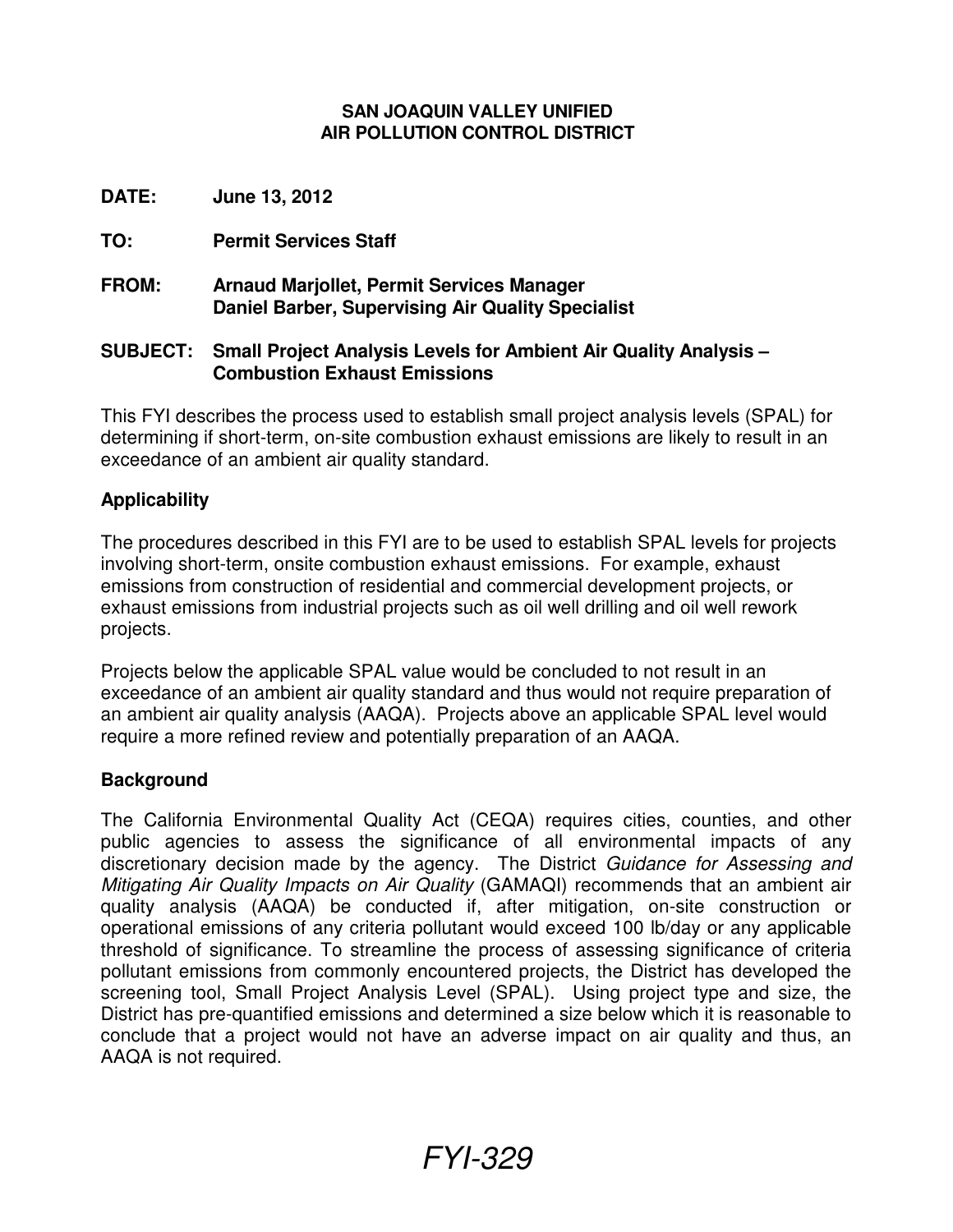# **Procedure Estimating Combustion Exhaust Emissions**

CalEEMod was used to calculate combustion exhaust emissions resulting from construction of a 250 dwelling unit residential development project. A 250 dwelling unit development project was chosen to provide a construction period of at least 12 months. Construction exhaust emissions were calculated using all CalEEMod default assumptions for construction equipment type, horsepower ratings, total pieces of construction equipment, hours of operation, and load factors. CalEEMod default activities included site development, vertical construction, paving and architectural coatings. Offsite construction emissions, such as emissions from vendor and worker trips were not included in the analysis.

NOx is the predominant combustion exhaust pollutant and would be the first pollutant to exceed the 100 lb/day trigger for conducting an AAQA. Therefore, SPAL levels are based on NOx emissions. Construction activities and associated NOx emissions are presented in Table 1.

|                                                                                   |              |                    |        |      | ີ   |                                                         |           |                             |
|-----------------------------------------------------------------------------------|--------------|--------------------|--------|------|-----|---------------------------------------------------------|-----------|-----------------------------|
|                                                                                   |              |                    |        |      |     |                                                         |           | <b>Total NO<sub>x</sub></b> |
| EquipmentType                                                                     | Unit amount  | Hours/day          |        |      |     | Horsepower   Load Factor   Total Days   Equipment Hours | hp-hr     | Tons/yr                     |
| <b>Excavators</b>                                                                 | 2            | 8                  | 157    | 0.57 | 30  | 480                                                     | 75,360    | 1.56                        |
| Graders                                                                           |              | 8                  | 162    | 0.61 | 30  | 240                                                     | 38,880    |                             |
| <b>Dozers</b>                                                                     |              | 8                  | 358    | 0.59 | 30  | 240                                                     | 85,920    |                             |
| Scrapers                                                                          | 2            | 8                  | 356    | 0.72 | 30  | 480                                                     | 170,880   |                             |
| <b>Tractors</b>                                                                   | 2            | 8                  | 75     | 0.55 | 30  | 480                                                     | 36,000    |                             |
| <b>Cranes</b>                                                                     |              |                    | 208    | 0.43 | 232 | 1,624                                                   | 337,792   | 4.33                        |
| <b>Forklifts</b>                                                                  | 3            | 8                  | 149    | 0.3  | 232 | 5,568                                                   | 829,632   |                             |
| Generators                                                                        |              | 8                  | 84     | 0.74 | 232 | 1,856                                                   | 155,904   |                             |
| <b>Tractors</b>                                                                   | 3            | 7                  | 75     | 0.55 | 232 | 4,872                                                   | 365,400   |                             |
| Welders                                                                           |              | 8                  | 46     | 0.45 | 232 | 1,856                                                   | 85,376    |                             |
| Pavers                                                                            | 2            | 8                  | 89     | 0.62 | 11  | 176                                                     | 15,664    | 0.19                        |
| Paving Equipment                                                                  | 2            | 8                  | 82     | 0.53 | 11  | 176                                                     | 14,432    |                             |
| Rollers                                                                           |              | 8                  | 84     | 0.56 | 11  | 176                                                     | 14,784    |                             |
| <b>Air Compressor</b>                                                             |              | 6                  | 78     | 0.48 | 24  | 144                                                     | 11,232    | 0.04                        |
|                                                                                   |              |                    |        |      |     |                                                         | 2,237,256 | 6.12                        |
|                                                                                   |              |                    |        |      |     |                                                         |           |                             |
| Determine the amount of horsepower hours required to generate 100 lbs NOx per day |              |                    |        |      |     |                                                         |           |                             |
|                                                                                   |              |                    |        |      |     |                                                         |           |                             |
| ton-NOx/yr                                                                        | lb-NOx/hp-hr | Ib-NO <sub>x</sub> | hp-hr  |      |     |                                                         |           |                             |
| 6.12                                                                              | 0.0054709877 | 100                | 18,278 |      |     |                                                         |           |                             |

Table 1: NOx Emissions for Construction of 250 Dwelling Units

# **Procedure Establishing SPAL Level for Combustion Exhaust Emissions**

Horsepower hours by equipment type were summed, yielding total horsepower hours for constructing the project. NOx emissions by construction activity were summed, yielding total tons of emitted NOx. Total tons NOx emissions were converted into total pounds of NOx. Total pounds of NOx divided by total horsepower hours yields an emissions factor of 0.0055 lb-NOx/hp-hr.